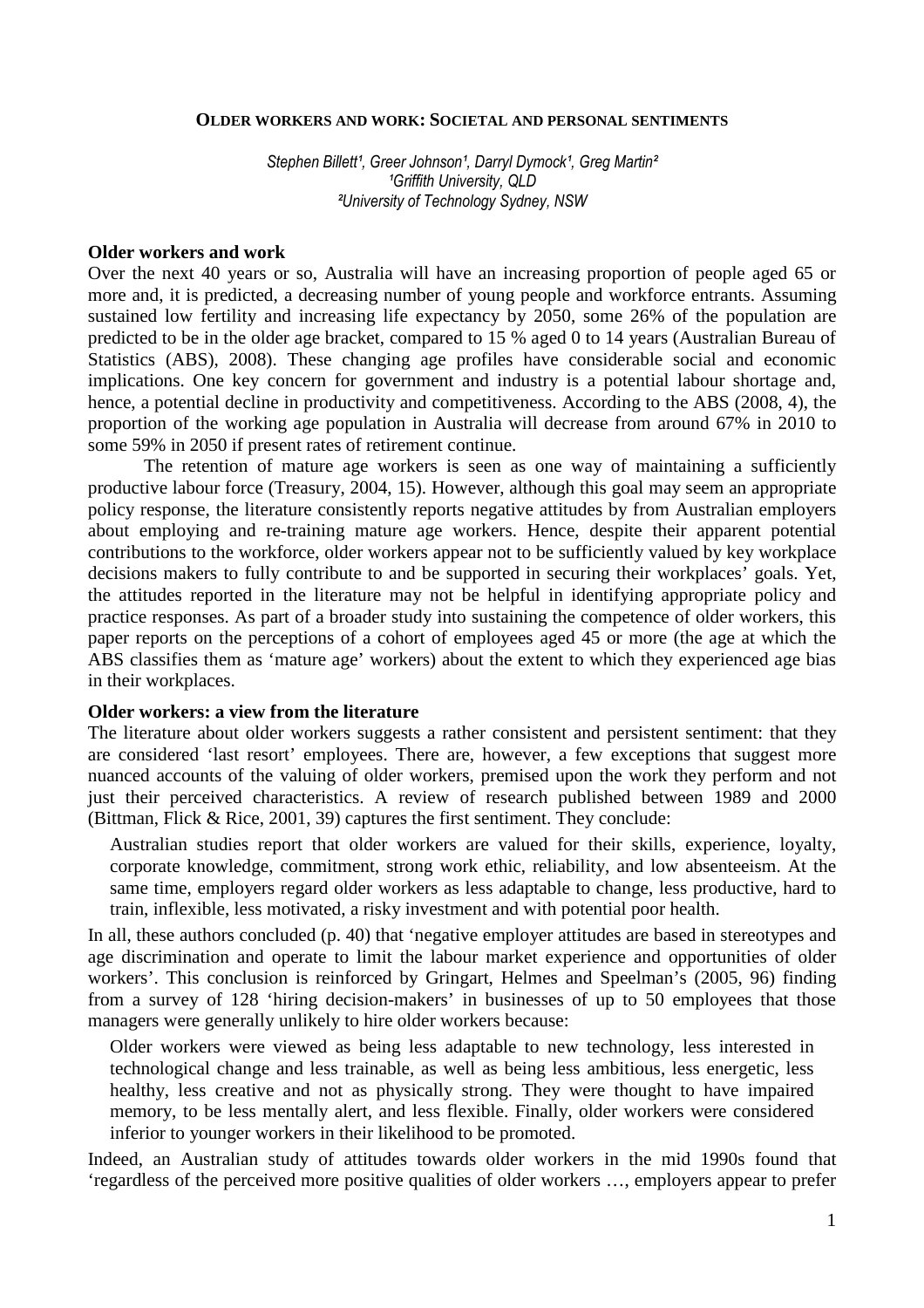to recruit employees in the younger age groups for most employee categories' with 'minimal interest in recruiting anyone over 45 years for any job … and no preference for anyone 56 years or older' (Steinberg, Donald, Najman, & Skerman, 1996, 157). So, despite the growing recognition of a looming labour shortage and an increased reliance on older workers, such attitudes appear to be stubbornly resistant to change. For instance, more recently, a guide by the Business Council of Australia (BCA, 2003, 12) identified numerous 'readily accepted negative stereotypes of matureage workers'.

Encel (2003, 3) claims that negative attitudes towards older workers such as these may well contribute to the widespread 'culture' of early retirement in Australia where workforce participation by those over 55 year is considerably lower than in many other OECD countries (ABS, 2007), although it has recently increased slightly (RBA, 2007). Certainly, enduring sentiments such as these, likely position older workers as undesirable or last resort (i.e. when nobody else is available) employees. The Business Council of Australia (BCA) (2003, 6) worried that these stereotypes underpin discrimination and limit working and business opportunities, and suggested that employers should support older workers' participation not only to maintain the skills and experience base, but also 'to better align the work force with an ageing customer base'. Further to this, the BCA also claims (2003, 18) voluntary retirement is used as a workforce management tool often based on age alone, and without consideration to workers' skill and experience profiles. Encel (2003, 4) warns that age discrimination is 'commonly covert and evasive and easily masked'. In their submissions to an Australian House of Representatives inquiry into older workers' unemployment, Bittman et al (2001, 46) reported that older workers were consistently told they were 'over qualified for lower positions and under qualified for higher positions'.

The BCA (2003, 11) also suggests that it is recruitment agencies that practise 'ageism' when selecting job applicant, rather than the companies they represented, a claim denied by the agencies (Hovenden, 2004). Further, several such agencies promote mature age employment, and one of them, Hudson, commissioned a report on the implications of an ageing population for the Australian workforce which described ageism as 'a particularly insidious form of discrimination' (Jorgensen, 2004, 13). Consistent with is, Drew and Drew (2005) who found the perceived opportunity cost of losing potential long term younger employees was prefered over recruiting those with limited time left in the workforce. Yet, in doing so, they identify factors other than just age bias alone: those from the economic dimension. The authors found that, overall, the 38 organisations surveyed had a 'fairly positive' view of mature age workers, but their practice often differed from their stated values.

This tension identified just above, indicates factors other than age per se. For example, Ranzijn (2005, 1) claims that 'in general, age discrimination is not a function of a negative attitude towards older workers being instead premised on an implicit cost/benefit analysis'. The OECD (2006, 10) also noted that employers' attitudes towards older workers is premised on 'wages and non-wage labour costs that rise more steeply with age than productivity' and also the 'shorter expected pay-back periods on investments in the training of older workers as well as their lower average educational attainment'. The issues raised in the BCA (2003) and Jorgensen (2004) papers indicate patterns of decision-making that are shaped by implicit assumptions regardless of whether they are well founded or not. So, more than age bias alone, factors associated with employability, performance and trainability also implicitly shape decisions about the continued employment of older workers.

Indeed, as Duncan (2003, 104) concludes, employer attitudes towards older workers is a complex issue, and suggested that research may be 'searching for proof of ageism rather than testing for its extent or influence'. For instance, a New Zealand study of 94 low-skilled workers aged 50 or more, employed in three meat processing plants and a knitting mill, reported they experienced no age-related pressure from managers or supervisors (McGregor & Gray, 2003, 1). Similarly, Howell, Buttigieg and Webber (2006, 6) concluded that top management support for diversity and effective utilisation of older workers as part of the retail workforce resulted in positive attitudes from managers. To further complicate the issue, there is evidence that negative perceptions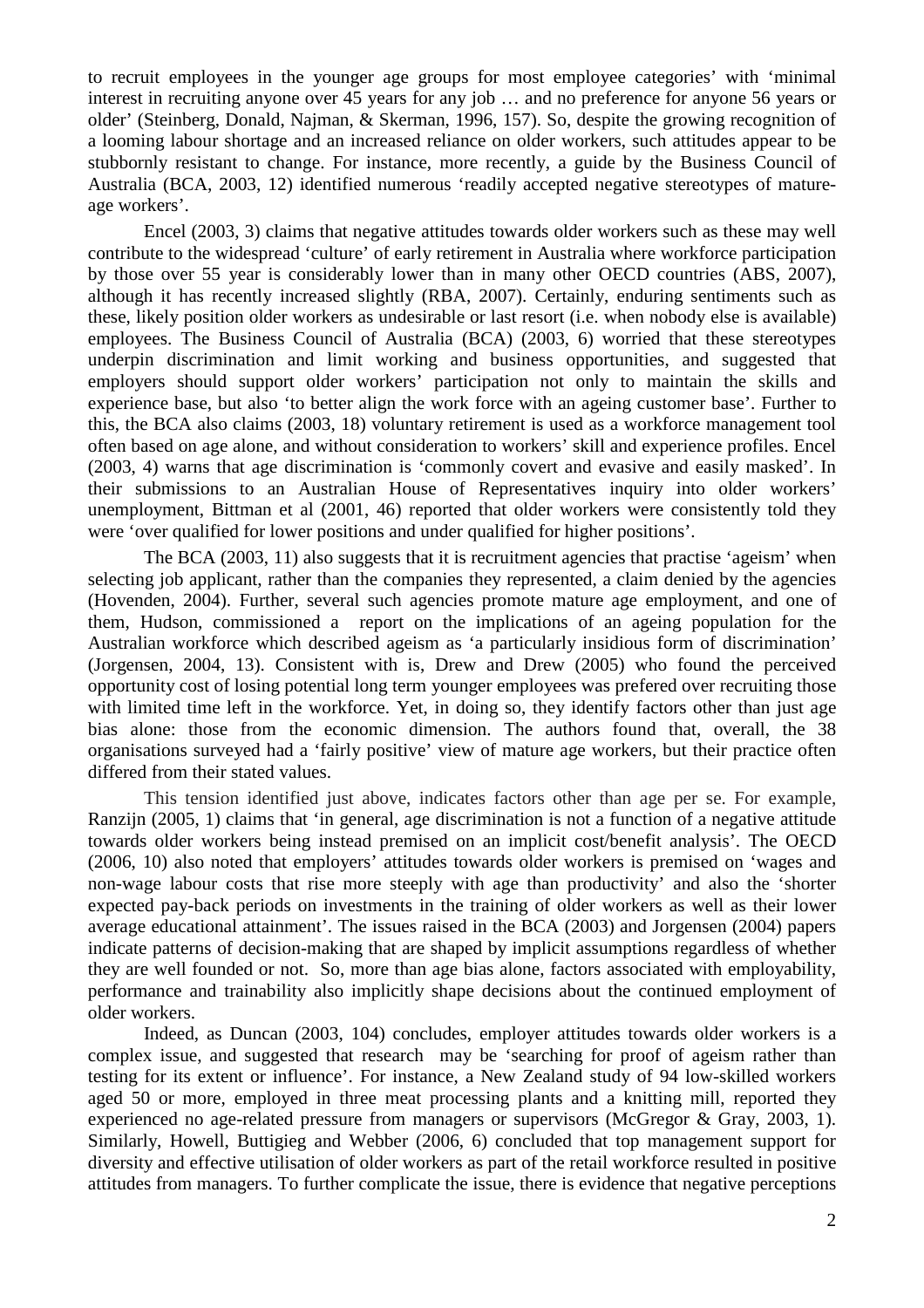are held by workers themselves, 'reflecting the deep-seated nature of societal beliefs' (McGregor, 2007, 12). An important factor, therefore, is not only what employers believe about older workers, but the extent to which they act upon those beliefs. The dichotomy of employer views is summed up in two competing models (Yeatts, Folts & Knapp, 2000): the depreciation model, which proposes that the value of workers declines as they move towards retirement age, and the conservation model, which considers all employees regardless of age as 'long-lasting organisational assets, worthy of investment' (Claes & Heymans, 2008, 96). Employer perceptions about older workers are important because, as Taylor and Walker (1998, 644) note, they 'may directly influence not only their prospects for gaining employment, but also their prospects for development and advancement within an organisation'. They may also influence employees' retirement decisions.

Four conclusions can be drawn from the research reviewed above: i) employers tend to perceive mature age workers as less capable than younger ones in terms of such factors as physical ability, capacity for learning and adaptability to change, but superior to younger workers in such factors as commitment, reliability and corporate knowledge; ii) negative perceptions may lead some employers not supporting the ongoing development of mature age workers and to encourage their departure from the organisation; (iii) some mature age workers themselves may accept negative stereotypes about age; and iv) some mature age workers experience positive employer support.

It is within these scenarios that a study comprising interviews and a survey was undertaken to identify key work life issues for Australian older workers, their work and work related learning histories, intentions for their remaining working life, extent to which mature workers had experienced or observed age-related discrimination in their workplaces. In this paper, the data from the interviews are discussed.

### **Understanding older employees' work and learning**

As foreshadowed, the data reported here is from interviews with workers aged over 45 from a range of occupations and kinds of workplaces in Australia. The findings presented here are from 48 individual interviews and two focus groups of 5 and 6 workers respectively, all categorised as 'workers', i.e. they were employees of an organisation, but not responsible for policy. The age ranges were: 45-49: 26.3%, 50-54: 26.3%, 55-59: 31.6%, 6-64: 13.2% and 65-69: 2.6%. Interviewees represented a range of occupational backgrounds, with the biggest groupings in state government administration, education and nursing. The services sector (e.g. hospitality and retail) is also represented, and there are several instances of sole employees and self employed respondents.

In addition to providing data about their work life histories and how they had learnt to perform their current occupation and continued to learn for workplace requirements, respondents were asked a total of 19 open questions, of which 8 were about developing their competence at work. All responses were coded using NVivo software. This paper reports only on their responses to two particular questions from that eight - about perceptions of age discrimination in the workplace: 1) Is there any evidence that mature age workers are less valued than any other workers in your workplace? 2) Do you think mature-aged workers are treated differently than younger workers in your current workplace in terms of: (i) opportunities to learn; (ii) opportunities for advancement; and (iii) security of employment.

### *Perceptions of value of older workers to the workplace*

Of the 50 respondents to the question of attitudes towards mature-age workers, 38 (76%) claimed to be unaware of any evidence that older workers were less valued in their workplaces, than younger employees. Among the other 12 respondents, 7 (14%) cited anecdotal or suspected discrimination and 5(10%) believed there was actual discrimination. So, immediately the claims of general age bias are questioned here. Many of the 76% who reported no discrimination simply dismissed the idea with a flat 'No'. Several said there *was* discrimination towards older workers, but in a positive way, and one thought the place depended on them: '[I]t seems when there is a crisis of any sort, it always falls back on the older worker, if you can get my drift, and it seems to get us out of a hole all the time'.

Contrary to what might be expected from the literature, some informants commented on differences in perceptions about younger and older workers. One respondent from a school reported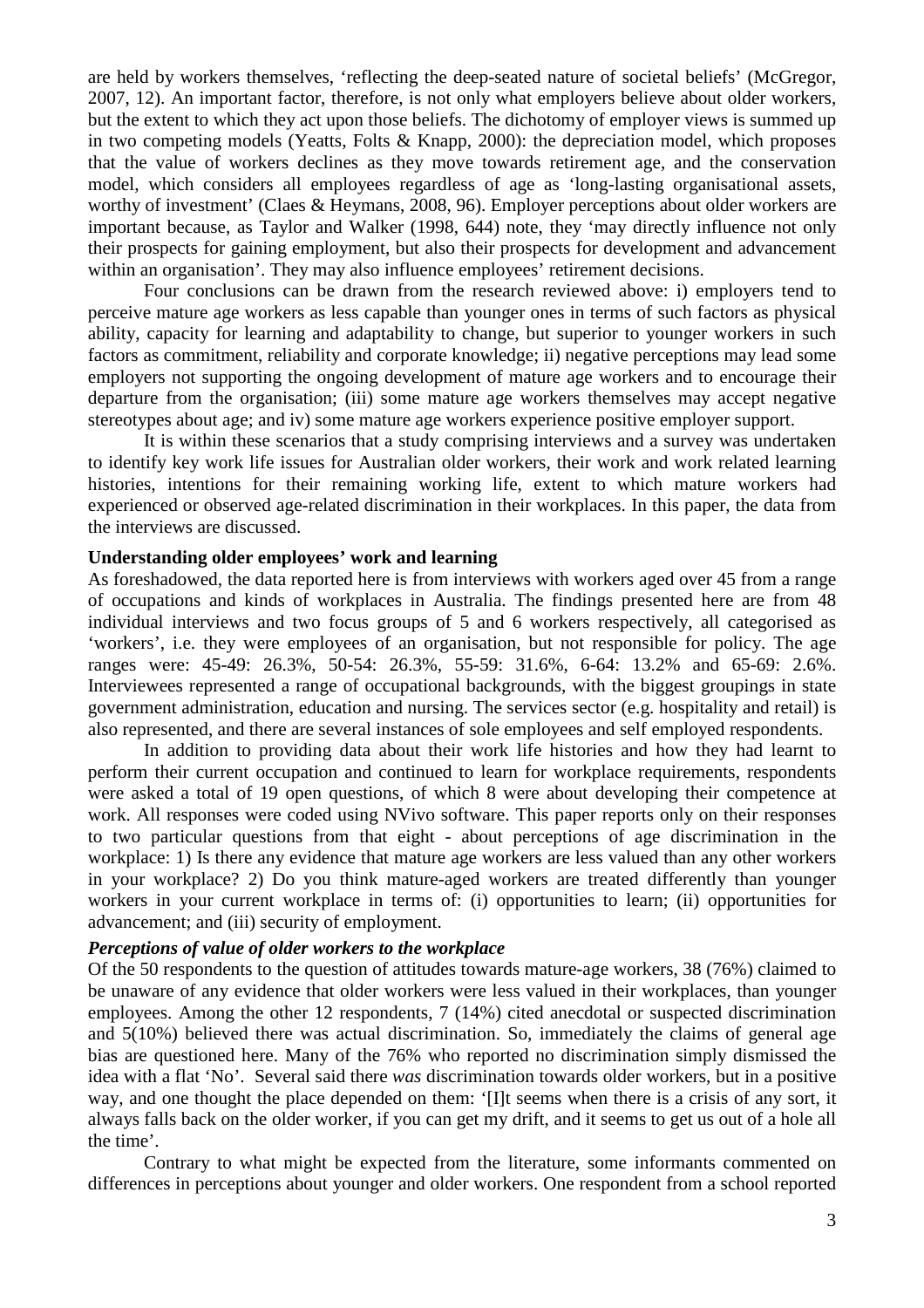younger teachers were 'in absolute awe' of older teachers, because the latter knew so much, and another informant who is a teacher stated that older teachers acted as mentors to younger teachers. In a small consultancy firm, the two older workers were referred to appreciatively as the 'grownups'. A retail worker in a supermarket chain also noted the particular attributes older workers bring: 'I think the older ones are far more reliable and so you know management sort of looks to those people to be available … you know, they're not likely to ring in sick of a morning because they've had a big night out or something like that.' There was also the recognition that older workers are needed in the workforce: 'the older worker is now a commodity that society wants to have and hang on to'.

This sentiment was supported by another interviewee, who worked in an organisation, she claimed, had a reputation for retaining employees, some of whom had been there 20-30 years, and 'providing they're still performing and adding value, or contributing to the organisation, they're not threatened at all'. Similarly, an informant from a professional practice suggested his valuing at work was partly because of his greater availability, as he did not have other commitments as many younger professionals did. A person in a semi-skilled role claimed older workers were more valuable to the organisation because they had a different work ethic: 'The younger ones seem to live for one day only when I've got to live for next week.' moreover, as was pointed out by one informant, because of the current economic circumstances it is unlikely that older workers will seek early retirement and, as reported elsewhere by the ABS, are more likely to continue their employment well past what has traditionally been accepted retirement age.

Yet, further to this, and quite contrary to predictions form the literature, two respondents claimed not only were older workers highly valued, but expressed concern about whether younger workers were being treated as well. In one of these workplaces there was a predominance of older workers and the respondent said that younger workers' interests and to be actively protected or they tended to get 'steamrolled'. In particular, one informant referred to younger, and newer, workers as being more likely to be on contracts. As such, they may be more susceptible to the demands of their employers. Similarly, the other respondent said that older workers were treated better, with the younger ones given all the less attractive tasks, 'whether they like it or not'.

In between these views is a more balanced one from a mature-age worker: 'you must be more valued in terms of your historical knowledge, but then again you're not as valued in terms of your technological knowledge'. Limitations in competence with technology were mentioned by a number of respondents as distinguishing them from younger workers.

Overall, the responses of the 38 respondents could be summed up in the words of one of them: 'Mature age workers are highly valued and will continue to be highly valued'. So, against the expectations created by been the literature, there was a far more positive portrayal of and accounts of experiences from these interviews than what might have been expected. What emerges here is a far more nuanced and differential situation than general age bias.

Yet, while this data here refers to the experiences of the majority of the informants, seven respondents suggested the apparent lack of discrimination against mature-age workers in their organisations was perhaps not quite as clear cut as it seemed.

# *Perceptions of implicit discrimination*

In the interviews, 7 mature-age employees suggested that, in general, there was no obvious discrimination in their workplaces on the basis of age, and stated that there were policies in place to inhibit any such discrimination. These particular workers believed there were subtle indications of employer bias against mature age employees or that their employment could be under threat as they got older. For instance, one informant reminded us that there are matters of simple personal preference – 'Oh, just like wherever you work, I think. Some people think a bit better of you than other people'.

There was also the issue of older workers who find themselves on contracts if they change employment, and the nature of contractual work bringing with it greater opportunities for being controlled by employers. One informant claimed in his occupational field there was some evidence of companies downsizing and although nothing was stated explicitly, there appeared to be a pattern between those were made redundant and their age. As was reported by the BCA, this may well be a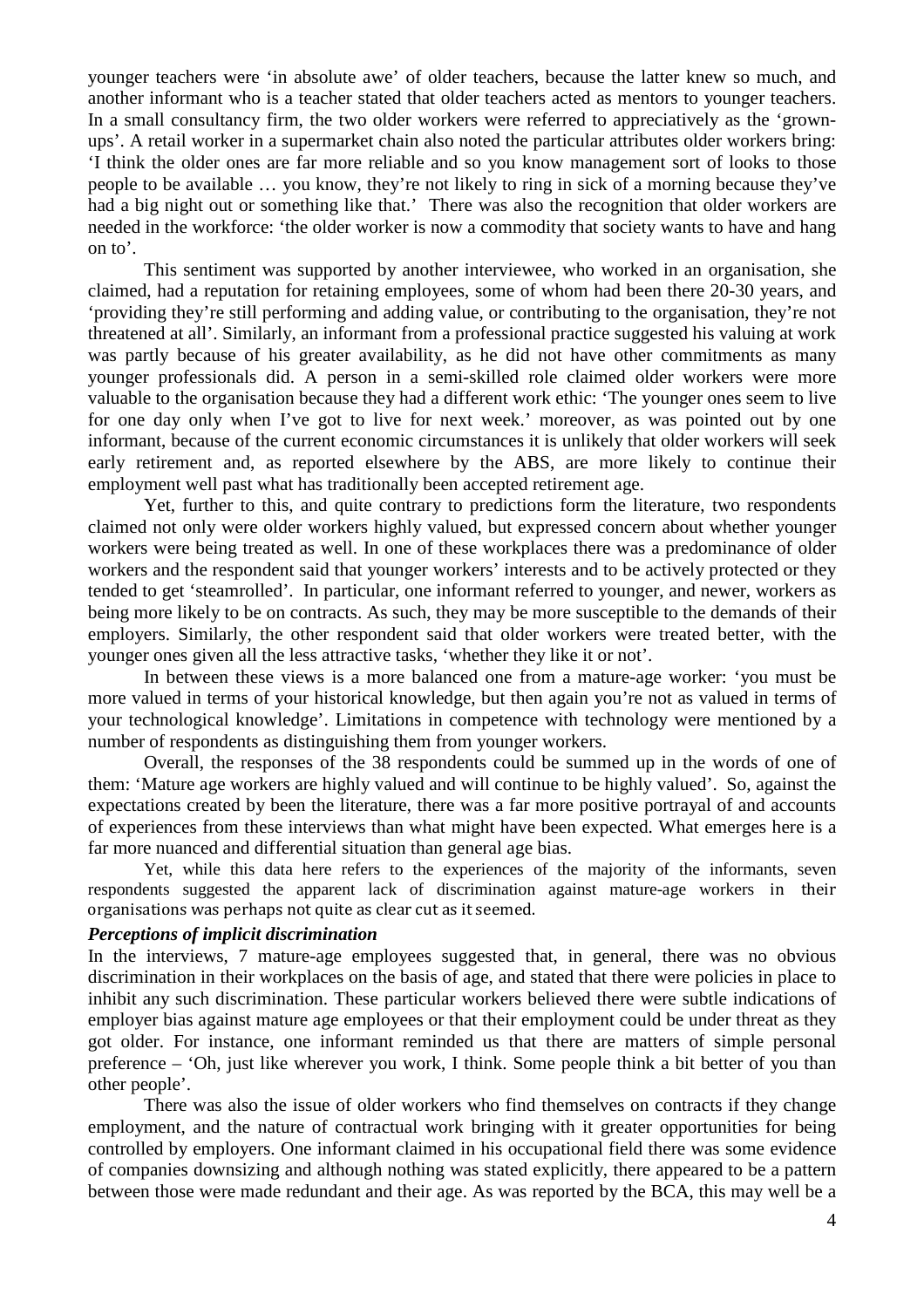common practice. Another informant suggested that this indeed was accepted practice and employers decide to make older workers redundant, rather than try and find roles for them ("parking them somewhere"). However, beyond age alone, other reasons were proposed why employers might want or feel obliged to seek to relinquish older workers' employment.

'I don't believe anybody is flicked because of their age, … but somebody who has been around a long time may have a particular view and not be able to change that view because they've been here for a long time and therefore maybe they don't fit in the system'.

The interview data here suggest several themes: an underlying fear among mature age workers about their vulnerability, the possible use of redundancy to mask age discrimination, and employers wanting to rid themselves of mature-age workers who appear to be inflexible. Many of these accounts indicate in different ways that some mature-age workers are not valued to the extent they is helpful for sustaining them in Australian workplaces. Yet, at the same time, the complex of factors that emerge suggest that it not age bias per se, but associated factors about matters of personal preference, fixed term employment that might not favour older workers, changing needs of workplaces and perceptions of older workers not being current, and so on. However, there are also some workers who believe that age discrimination has been clearly demonstrated in their organisations.

# *Perceptions of explicit discrimination*

Five respondents identified particular instances where they identified age as the main factor in workplace decisions about employment. Some respondents reported mature-age workers being made redundant because they did not fit the organisation's image**.** Anther suggested that they were made redundant when younger employees were not, a decision that had a powerful impact on the informant:

… they didn't put a young one off, they put me off instead and that was happening to a lot of people over the past five years. I mean I've watched it happen, I just didn't think it would be me, but it was mainly contract workers and older ones. Like there probably would have been ten older staff made redundant in the past two years, including me.

It was also suggested that some forms of work were not amenable for older workers. One example was front of kitchen work in a restaurant: 'It's really an industry for younger, you know, people who just want to run on adrenalin and work really, really quickly and are able to work really, really quickly and as you get older you can't sustain that sort of pace …and the marketing industry.' Another was from marketing: 'advertising is seen as new and cutting edge and young and groovy; it's not about old … . The older guys are running the agencies but they're soon moved on too because you've always got a younger, brighter star coming up behind you.' In another instance, an informant declared that it was the not the sector or the person, just age bias in the ways opportunities are distributed: 'it's hard to sort of put a finger on it but younger ones are always given the opportunities but the older ones never are.'

These informants identified a privileging of youth over maturity as occurring in their workplaces. Informants suggested older workers being made redundant, in the first instance because they did not fit the changing organisation's image, and in the second because the organisation apparently preferred to retrench older workers rather than younger ones in order to trim its budget. Two examples also relate age to the nature of the industry – 'it's not about old'; and the last one suggests management attitudes to age determine the opportunities available.

In sum, it is evident from these data that there is some overlap in the comments about mature age workers being valued and differences in the opportunities available and security of employment to them. Continued employability is also premised on opportunities for learning. It follows, that the next section reports on particular responses to the question about differences in opportunities for learning and advancement, and the security of older workers' employment.

# *Differences in learning opportunities*

The data sought to identify patterns in the distribution of opportunities, including access to learning opportunities. The perception that all staff, regardless of age, had equal access was strong across all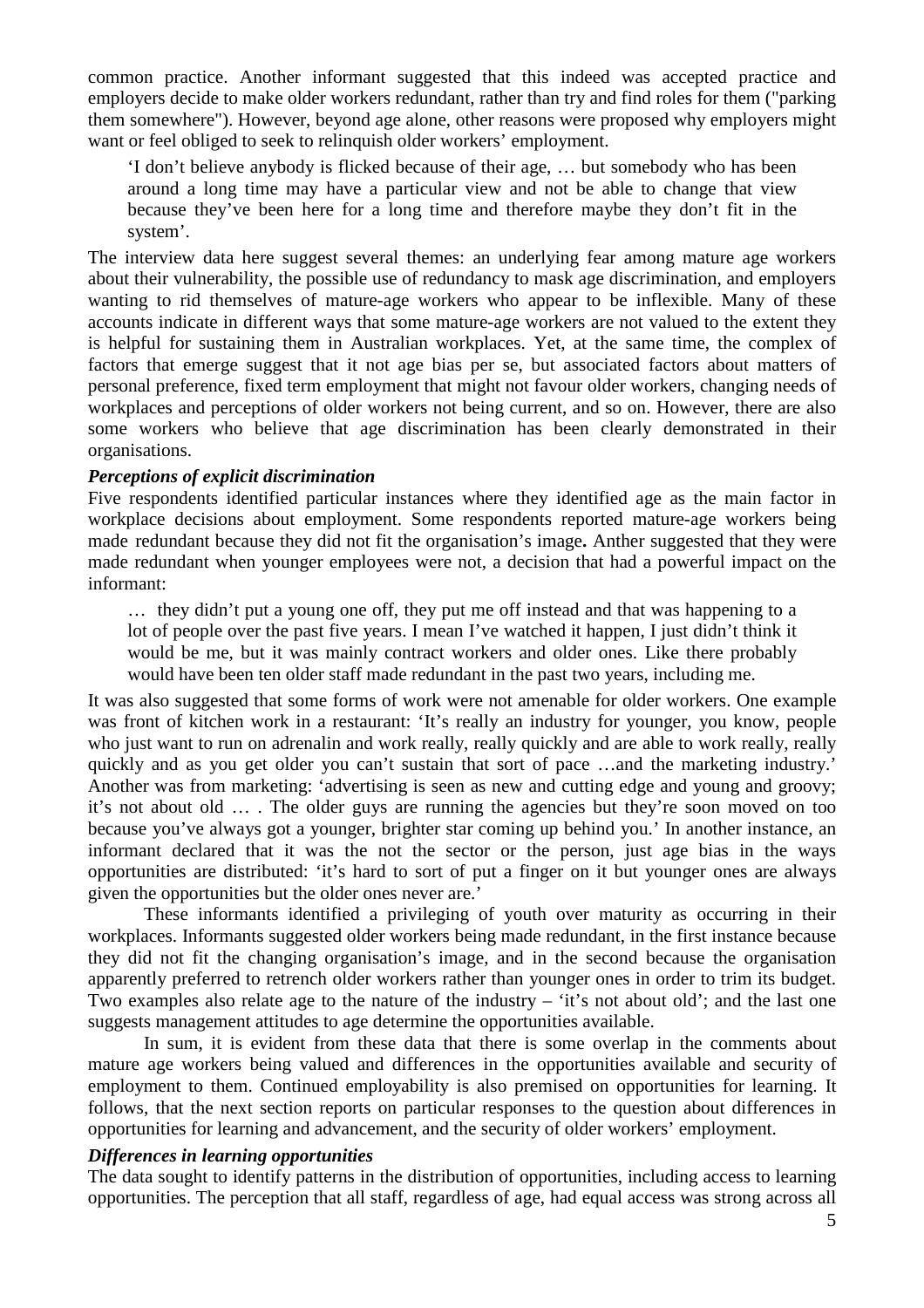occupational groups, especially those in larger organisations such as the public service, a university, and in teaching: 'it doesn't matter whether you're a beginning teacher or a mature age teacher – you're expected to make sure that you are up to date and abreast with all these changes'. In the public service, one respondent suggested that older workers may get more opportunities because they've been there long enough to 'know the system' and know what they want to learn. On the other hand, a public servant on a fixed term contract said training was not available to him – it was more to do with employment status than age.

Several workers responded to this interview question with examples of mentoring they provided in their workplaces, including a vocational teaching institution where the respondent said it could be a younger or an older worker who helps the other to learn something with which they are having a problem. This informant concluded that attitude and personality were important, a response that was rehearsed by a school teacher who spoke of some colleagues just waiting for their redundancy package, and her own experience of helping younger teachers but at the same time 'I actually get energy from them because they renew in me the reason I began teaching all those years ago.' Also in a mentoring role was a person working in a social organisation with a small staff of permanents and casuals, to whom the younger ones came for advice: 'I'm not smarter than anybody else; it's just experience I think.'

Some respondents proposed that while opportunities for learning were available, it was workers' own attitudes about their capacities that determined if these opportunities were taken up. For example, one acknowledged that the offer was always there, but 'Why should I go and do a Manager's course when I'll never use it', and another said she had not embraced the use of computers in the workplace because 'I'm 65, so it's hardly an issue, you know, I'll be gone'. Although they seemed to regard it as inevitable, some older nurses raised coping with new technology as something that was being resisted ('a scary thing'). Another informant from a large organisation stated older workers did not always take up the opportunities available around learning about new information technology. 'It is best', said another, 'to let workers continue working as long as they want to but to go on doing what they were doing because it is 'hard to teach an older dog new tricks'. One respondent suggested that while younger people got more opportunities to learn in their organisation, he did not see this as discriminatory because the older worker already knew so much more, and that it was natural that younger people were more likely to be learning. A person working in a small organisation with fewer than 10 employees said the organisation did not provide opportunities – a worker would need to initiate any learning

However some mature age workers saw their employer as the gatekeeper of learning opportunities. One said younger workers with any initiative were sent off to training ahead of older workers, 'probably because they think we're going to get out of here soon'. A senior bank worker said he had never been nominated to do a course, although younger ones seemed to be 'forever' going on one, and he thought that was because once workers reach a certain level in the organisation 'they assume they have somebody good enough.' Another respondent thought that younger workers underwent more training because they were more compliant, less likely than older workers to ask why they needed to do the training.

In all, the responses about whether there were perceived differences between the learning opportunities for older and younger workers can be categorised into four different types: i) those where all staff had equal access, ii) those where there was a mentoring role, iii) those related to the individual attitudes of workers, including towards technology, and iv) those based on employer attitudes. There is also an indication that the status of the employment and the size of the organisation are influential factors, along side issues of age per se.

# *Differences in opportunities for advancement*

The question about differences in opportunities for advancement was clearly more relevant to those working in larger organisations, than those in smaller organisations or who were self-employed. Even where such opportunities existed, a number of informants commented that they had reached a point in their working lives where they were no longer seeking advancement. Teachers, for example, spoke of having already decided to stay in the classroom rather than apply for a management position, even where the latter option had been suggested to them. Another respondent said: 'I guess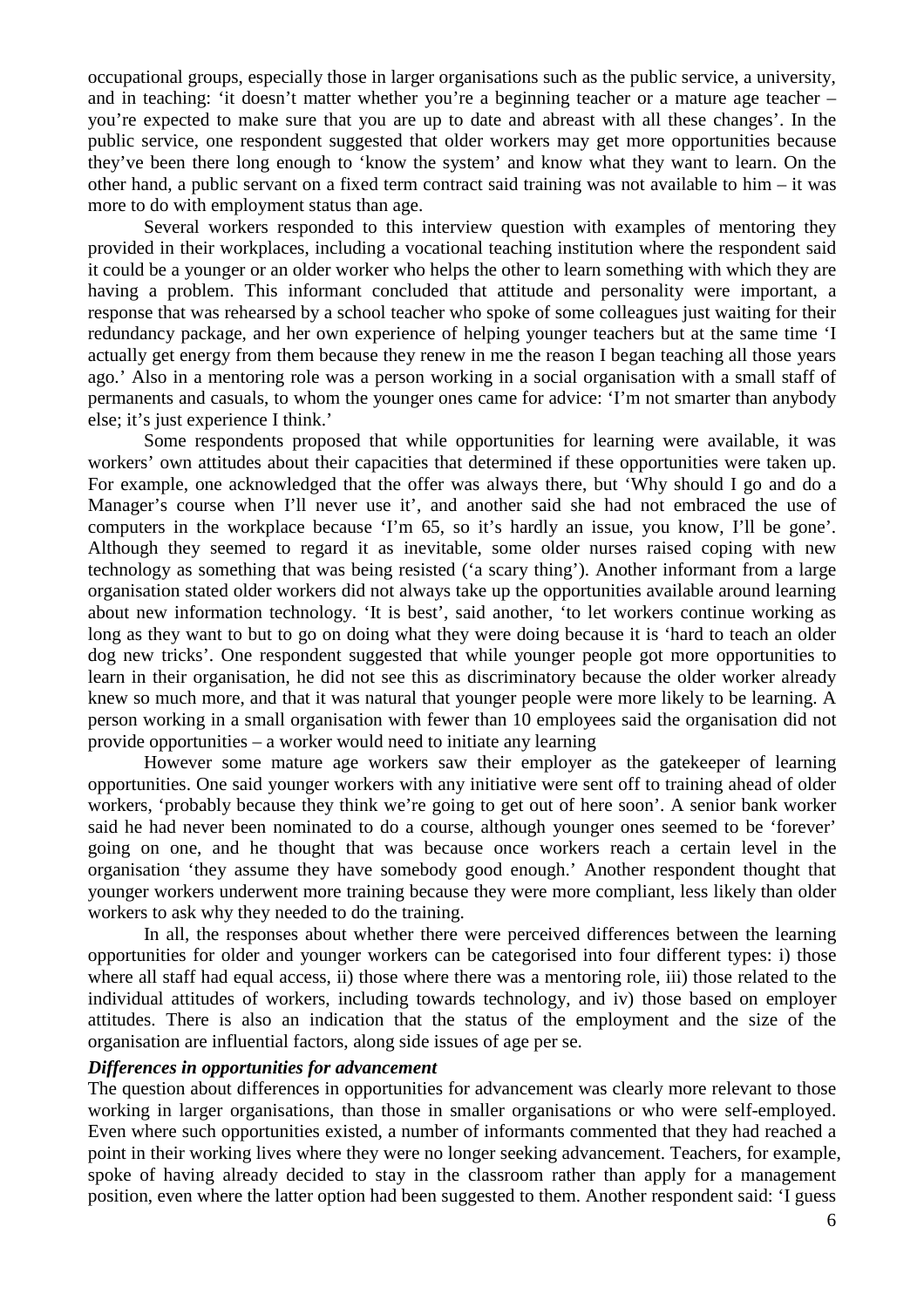the perception is that if an older worker was going to leap into that next level … they would have done so 15 years earlier.' There were also other factors at play in different industries: capped pay rates preventing younger workers moving into higher level positions, and older ones staying on in senior positions and therefore holding younger workers back, whereas in a bank 'they're all being appointed at 40 years of age to be groomed for 5 or 10 years to become the next CEO.' There were also opposing views: that older people get promoted because they are more likely to stay with the organisation, and that younger ones are favoured over older for promotion, because 'they get more out of them' or, in another instance because of the former's ability with technology. Another suggested that there was a perception in society that younger people make better informed decisions, whereas a mature age worker thought there were more opportunities for her 'because of the credibility of the work I do.'

In professional occupations, two respondents related advancement to possession of qualifications, one woman attributed it to being gender-based in her workplace (85% male management), another informant claimed promotion was based on a particular manager's bias, and another suspected that there was 'a fair bit of cronyism'. One mature age worker interviewed put quite a different interpretation on the issue: 'For a younger person you might call it advancement, but for somebody in my age group it's a matter of are there opportunities for changes in your employment that would actually suit you.'

In summary, a number of distinct positions were advanced in response to this question. The strongest was the case that by 'mature age', many workers had decided whether they wanted promotion or not and some were happy to stay in a role they were comfortable with. Younger people were generally seen as being regarded as being more likely to be promoted because they would be with the organisation longer or because they were more capable with technology, but there were examples of exceptions to this among older workers. In a few cases, employer intervention, or lack of it, was also seen as contributing to advancement opportunities, which may not necessarily have been age related.

### *Security of employment*

Finally, as with advancement, the question of security of tenure also attracted a variety of responses. A number of respondents, particularly in the public service and teaching, indicated they had permanency, but that younger workers tended to be employed on contract, and some respondents were concerned about the vulnerability of those younger and contracted employees. On a related matter, one respondent noted people over 60 or even 65 on three year contracts at a university who might be at risk if their contract ends, while at another university, an older worker noted the lack of younger academics to replace ageing ones, and suggested 'demographics seem to have a lot to do with the regard in which you're held'.

Two informants linked employers' attitudes in terms of costs and benefits – the higher the pay and benefits; the more likely it was the older worker would go first. Another informant referred to a government department where they wanted to bring in a new team and 'white-anted' some really good workers. An opposing view from two other respondents was that it cost too much to pay out an older permanent worker, so the employer tended to move such workers aside ('park them') if they wanted to get rid of them, and wait for the employee to leave:

 'I would hesitate to show any kind of frailty,' said a teacher. 'I need to be fitter than the next person, I need to be bright-eyed and bushy tailed, seen to be absolutely coping 1000%, and I wouldn't ever trust the system if I showed a weakness.'

Another teacher proposed that wanting to change the conditions of employment to suit a changing lifestyle, e.g. to move to part-time employment, might be a bigger threat to employment than age., e.g. In a small business, a mature age worker saw her experience as an advantage if people were put off. In a hospitality business, a mature age worker thought it was up to the individual whether a job was safe or not, but observed that permanent employees were in a much stronger position than casual staff. As for a self-employed person, one respondent said it was up to her own efforts, and a person working in medicine said that getting work was never a problem. Another respondent said her employer did not differentiate, but that she personally probably needed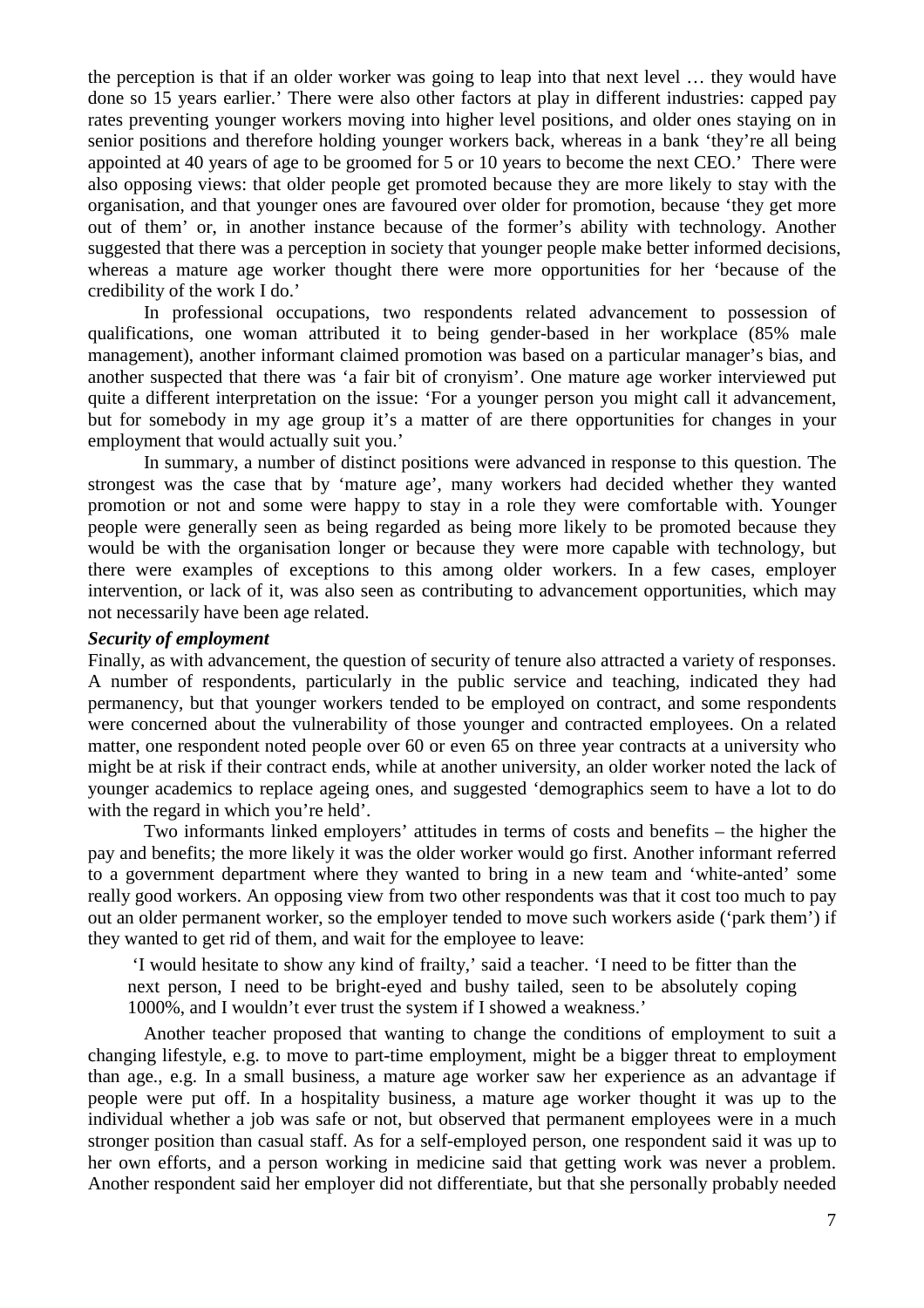security of employment more than a younger person. An informant in a hospitality organisation that employed both permanent and casual workers claimed that younger employees were not as committed to working as older workers.

Overall, the status of employment – permanent or contract – seems to be an important factor identified by respondents in relation to security of employment. There are signs of feelings of vulnerability of those workers who conclude that their abilities may be unfairly compared with those of younger workers.

### **Retaining mature age workers: Discussion**

Conclusions are drawn from comparing the findings with four propositions drawn from what is advanced in the literature review.

*i) Employers tend to perceive mature age workers as less capable than younger ones in terms of such factors as physical ability, capacity for learning and adaptability to change, but superior to younger workers in such factors as commitment, reliability and corporate knowledge.* 

The strong and consistent response from the mature-age workers interviewed was that they were not regarded as less capable than younger workers. They generally reported that they were valued for their experience and commitment, and some stated that younger workers looked up to them and regarded them as mentors. A few of the mature-age workers were disparaging of the work ethic of younger colleagues. However, there was small proportion of workers who claimed they were in an industry where youthfulness was seen as a positive characteristic or who believed that they had lost their jobs or were in danger of losing their jobs because they were perceived as not fitting the current corporate image.

# ii) *Negative perceptions may lead some employers to not support the ongoing development of mature age workers and to encourage their departure from the organisation.*

A number of factors seem to be at work in determining the extent to which older workers have access to ongoing development opportunities. In professional occupations, such as teaching and nursing, there are mandatory requirements for all staff, regardless of age, and also changes in the nature of the work (e.g. curriculum changes, technological advances) that mean all employees need to keep themselves updated in order to continue doing their job properly. Also, there are requirements in some professions, such as teaching, for employees to undertake a minimum amount of continuing professional education, so employers are obliged to support them in those endeavours.

However, there were also some perceptions in other occupations that younger people were the first to be offered training opportunities, and a belief that this demonstrated the enactment of age bias. In some instances, the older workers were not bothered by this, because they believed: a) they did not need more training or b) at this stage of their working lives the outcome did not justify the effort, or c) it was more appropriate for younger workers to receive more training because they needed it and could apply it for a longer time. In some cases, employment status (e.g. fixed term) may be more important than age is the distribution of training opportunities.

# (iii) *Some mature age workers themselves may accept negative stereotypes about age.*

All respondents seemed to have strong self-perception of their capabilities as workers, although there were occasional mentions of 'slowing down'. Given that few of the respondents were employed in heavy manual labour, change in physical ability was only occasionally mentioned, and not always in relation to themselves. The area mentioned a number times as a discriminating factor between young and old was the use of technology, and in a few cases, particularly among older nurses, there appeared to be some anxiety and even resistance to changing to a computer-based approach to some tasks, but this was not a strong pattern.

# iv) *Some mature age workers experience positive employer support.*

As indicated earlier, a key finding was that over three quarters of the respondents felt strongly supported by their employers and did not believe there was discrimination in their workplaces on the basis of age. Nevertheless, even among respondents who believed there was no discrimination, there were occasional indications of uncertainty about employer attitudes to age, of the feeling they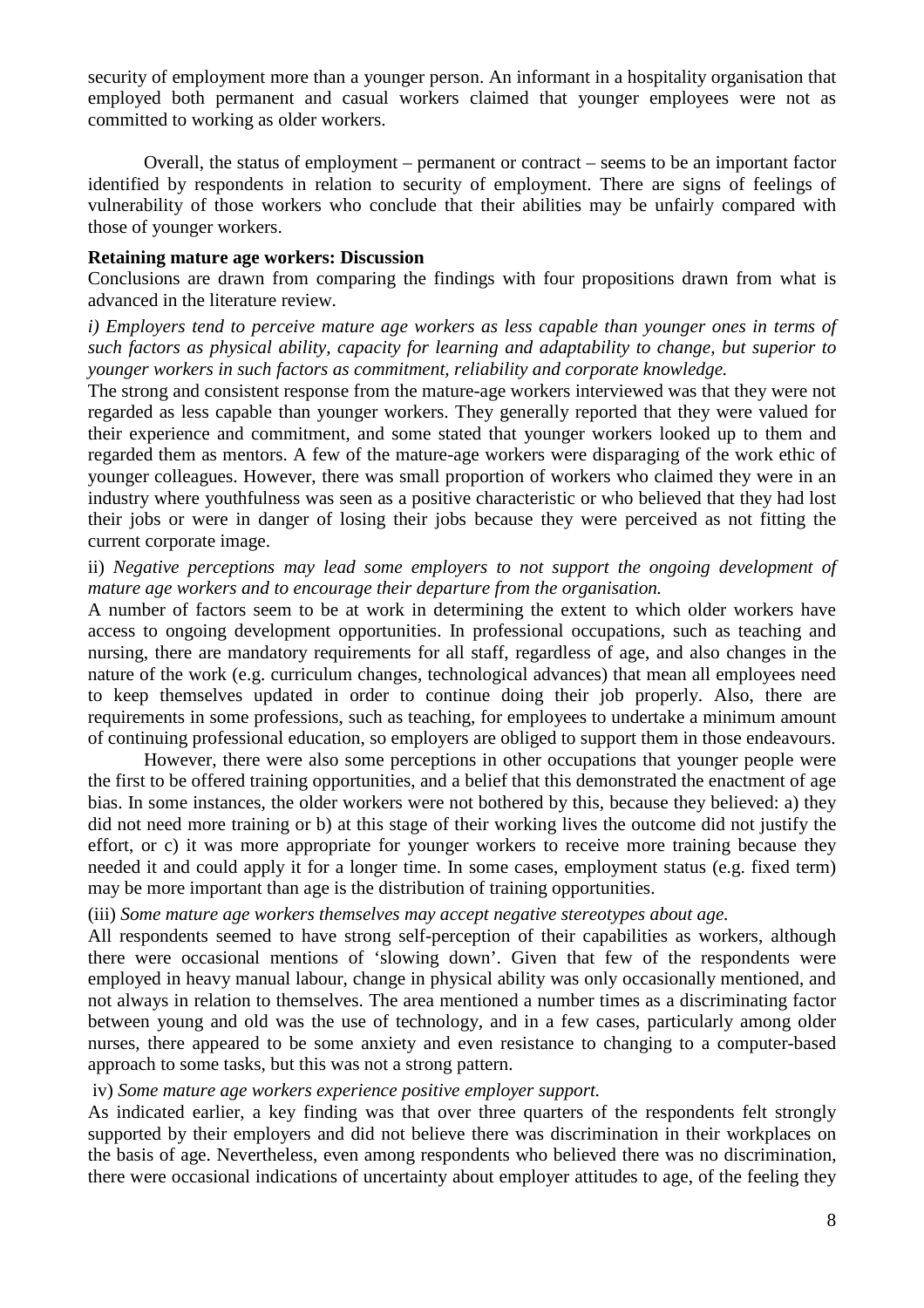needed to be seen to be performing well and coping with change. However, there were opposing views on whether older or younger workers would be dismissed first in the event of any layoffs.

It might have been expected from the literature that these interviews would have revealed a strong pattern of age-bias in the experience of these workers. However, this was largely not the case. Many informants reported not experiencing any age bias and then explained why that was the case. Hence, being in an occupation where practitioners were in short supply (e.g. nursing) meant that you would always be treated reasonably, regardless of your age. Then, there were occupations that were more or less suited to a workers who was older (e.g. counselling, professional work) and some that were aligned to younger workers (e.g. chefs working in restaurants, advertising). There were a range of economic factors that likely play out, more in recessionary times than in times of plenty. There were concrete examples of where younger workers are more disadvantaged than older workers in securing tenured work. Mixed in here were also a range of personal factors associated with age, interest, skill levels, occupational status etc that likely shaped how older workers are perceived and responded to. Consequently, rather than age-bias alone, there are a range of factors that shaped these workers' capacity to engage in as productive working lives as they desired. These personal factors emerged through the data and extended from being interested to develop further their work, to want to engage in new forms of work etc. So, it is not societal sentiments alone (e.g. age bias) but a range of factors that shape the workplace experience of mature workers. Here, something of the complexity and variability of these factors have been identified and these can be contrasted to the rather stark accounts that arise from surveys.

#### **Older workers and work**

Australia is becoming increasingly reliant upon an older workforce to provide for its social and economic needs. Yet, much existing literature positions these workers as 'last resort' employees: held in low esteem by their employers. Evidence of employer expenditure on employees supports that claim. This literature suggests a societal sentiment privileging youth over age extends into decision-making about workplace engagement with and support for these workers in Australia. This situation is now untenable as realising national social and economic goals is becoming increasingly dependent on the capacities of workers aged over 45.

However, a more nuanced and contrasting set of findings emerge from our interviews and focus groups with these kinds of workers. Much of the predictions from the literature simply were not upheld. Against expectations, our informants reported little in the way of age-related bias in the conditions of employment, and opportunities for advancement and further development. Although our sample has particular characteristics and featured paraprofessional and professional workers, the contrast between what is reported in the literature, often premised on surveys, and our data premised on interviews is quite distinct. Certainly, there is little evidence of a general age-related bias against the older workers we interviewed. This is not to deny such a bias exists, but suggests it likely plays out in more nuanced and selective ways than as a general societal sentiment. Consequently, although younger and well-qualified workers may well secure higher levels of workplace support than low skilled older workers, this preference is likely played more in some occupations than others and more for some kinds of workers than others. Hence, quite different approaches to policy and practice are likely required than one premised on general age bias. Maintaining and sustaining the capacities of older Australian workers likely requires a range of workplace strategies and educational provisions aligned with particular needs.

**Acknowledgements:** The research team would like to thank the interviewees who so willingly gave their time for this project, which is funded by the Australian Research Council.

#### **References**

- Australian Bureau of Statistics, 2008. *Population projections a tool for examining population ageing*. Australian social trends series, catalogue no. 4102.0, 15 June, ABS, Canberra.
- Australian Bureau of Statistics, 2007. *Labour force participation an international comparison*. Year Book Australia, catalogue no. 1301.0, 7 February, ABS, Canberra.